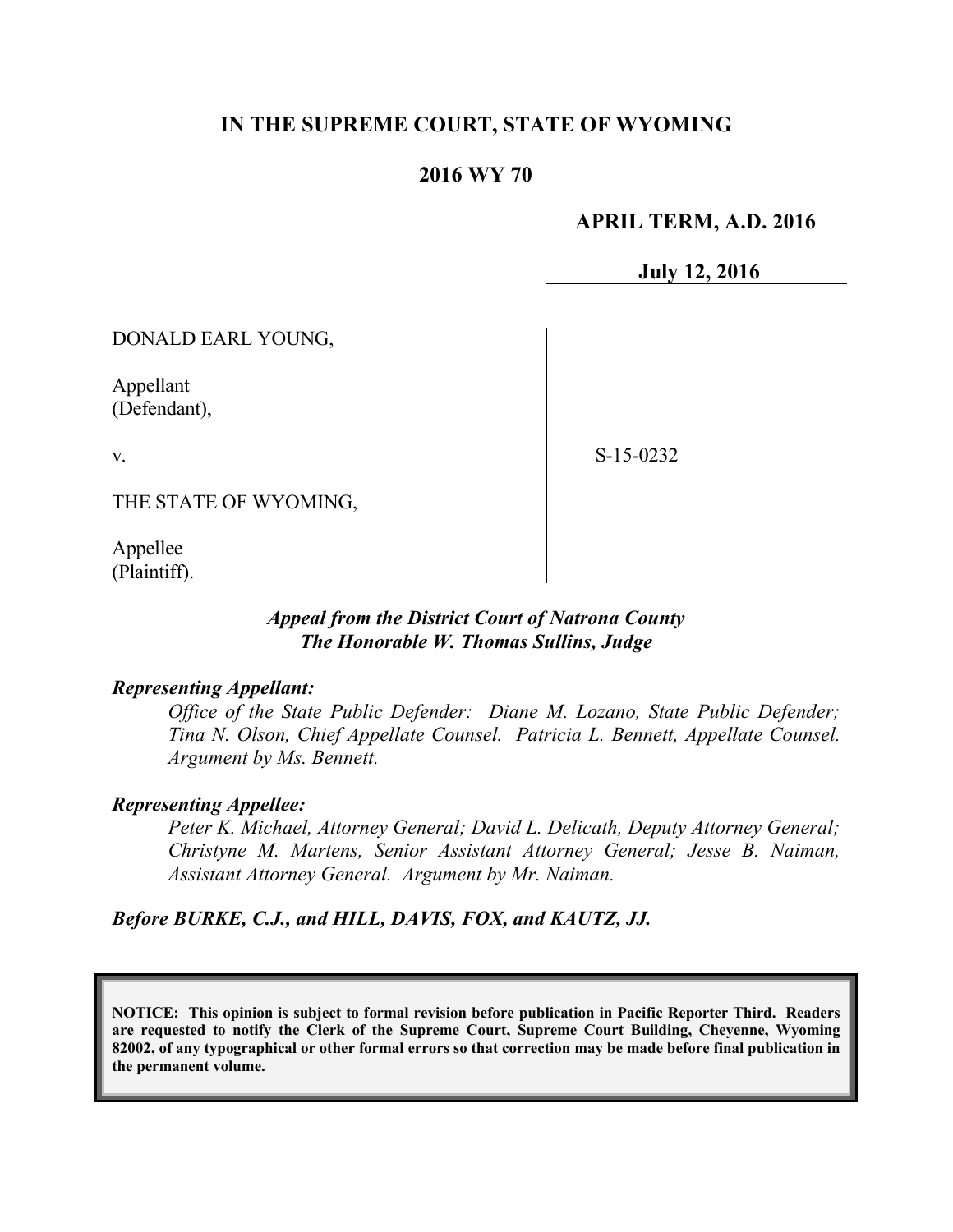### **BURKE, Chief Justice.**

 $\overline{a}$ 

[¶1] Donald Young appeals his conviction of driving under the influence of alcohol. He contends that the district court erred in permitting the State to introduce expert testimony involving retrograde extrapolation to prove that Mr. Young's blood alcohol level was above  $0.08\%$  while he was driving on the night in question.<sup>1</sup> We affirm.

### *ISSUE*

[¶2] The issue to be resolved, as set forth by the State, is whether the district court committed plain error when it allowed the State to introduce retrograde extrapolation evidence.

## *FACTS*

[¶3] On the evening of August 1, 2014, Lanette Brown and her son, DY, were visiting her cousin and his children. They were outside in the yard. At around 10:30 that evening, Mr. Young drove his vehicle, a red Cadillac, to the cousin's home, intending to pick up his son. Ms. Brown testified that she "knew [Mr. Young] was intoxicated because he was kind of staggering, and he was a little bit belligerent towards my cousin." She smelled the odor of alcohol on him. He asked where his son was, even though the boy was standing nearby. She told Mr. Young that he could not take his son.

[¶4] Apparently ignoring her, Mr. Young took his son by the arm and pulled him toward the car. The son also smelled alcohol on his father's breath, and did not want to get in the car with him. He pulled away from his father, and ran to his own home a short distance away. Mr. Young returned to his car, and started driving it down the street in reverse. He was driving fast, and his tires were squealing and screeching, when he struck a parked vehicle. Hearing the crash, Ms. Brown called 911. She made the call at 10:39 p.m.

[¶5] By the time police arrived, Mr. Young and his car had left the scene of the collision. Another team of police went directly to Mr. Young's residence. They arrived at the residence at approximately 10:50 p.m. and found Mr. Young outside his residence. They also observed a Cadillac with damage that an investigating officer described as "fresh." When the officers interviewed Mr. Young, they observed that he smelled of

<sup>&</sup>lt;sup>1</sup> Retrograde extrapolation "is a mathematical calculation used to estimate a person's blood alcohol level at a particular point in time by working backward from the time the blood alcohol test was taken, taking into consideration rates of both absorption and excretion." *Commonwealth v. Senior*, 744 N.E.2d 614, 619 (Mass. 2001).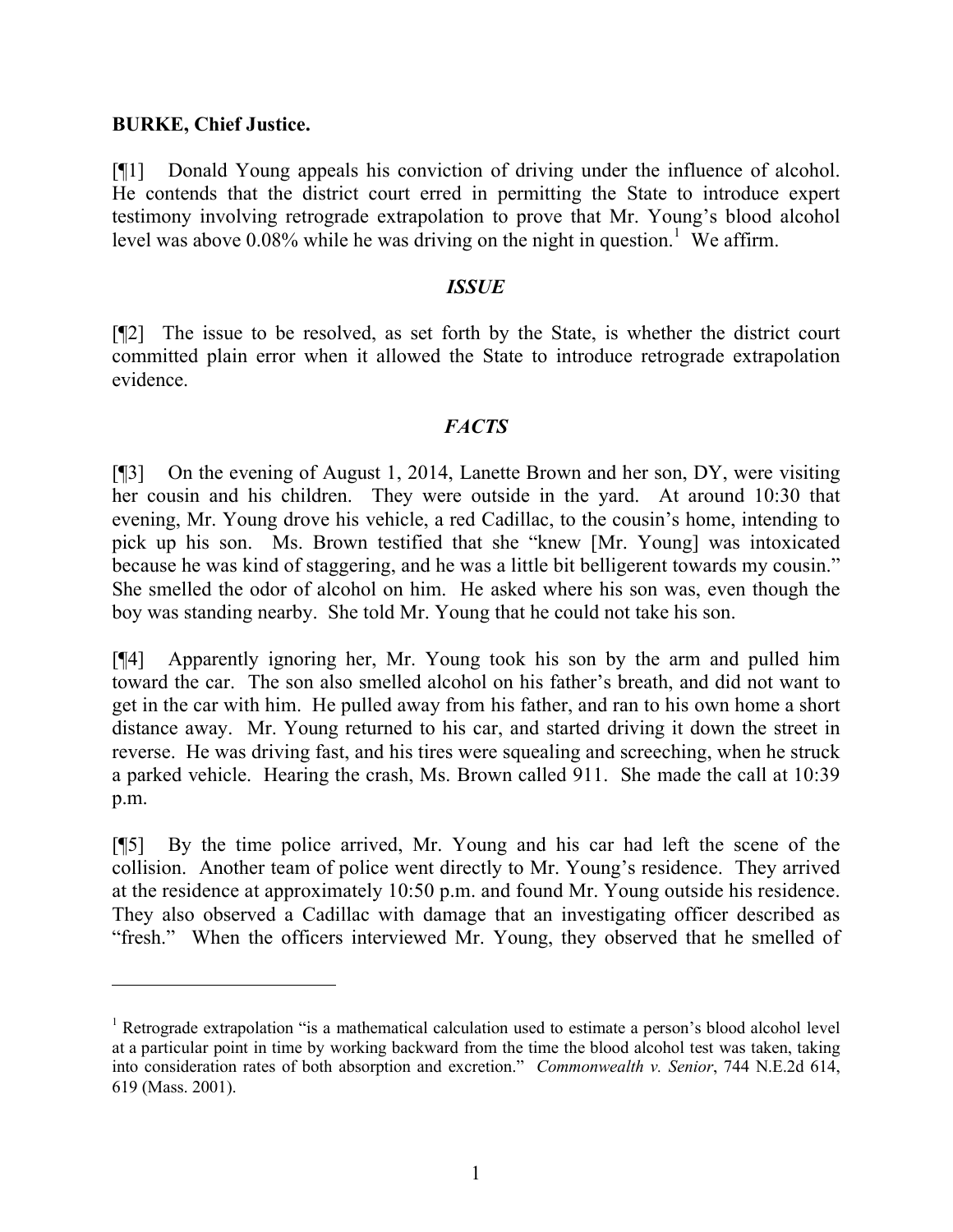alcohol, had bloodshot eyes, and slurred his speech. The police subjected him to field sobriety tests. After concluding the tests, the officers determined that Mr. Young was intoxicated and arrested him. At the police station, at sixteen minutes after midnight, Mr. Young was given a breath test, which indicated his blood alcohol level was 0.079%. He was charged with driving under the influence of alcohol, fourth offense, in violation of Wyo. Stat. Ann. § 31-5-233(b) (LexisNexis 2013). He was also charged with unlawfully operating a vehicle without a required ignition interlock device in violation of Wyo. Stat. Ann. § 31-7-404(a), failure to stop upon colliding with an unattended vehicle in violation of Wyo. Stat. Ann. § 31-5-1104, and failure to maintain liability coverage in violation of Wyo. Stat. Ann. § 31-4-103(a).

[¶6] Prior to trial, Mr. Young filed a motion in limine. According to the motion, "It is the Defendant's intent to object at trial, if and when, the [State] attempts to put on any and all evidence in reference to the defendant's consumption of alcohol (without accounting for the time the defendant was not in the presence of law enforcement or any other witness)." The motion asserted that this evidence is irrelevant "without accounting for the Defendant's actions between the period of time police responded to a report of a hit and run accident; and, the time law enforcement made contact with the defendant." The motion identified the Defendant's blood alcohol content taken at the Natrona County Detention Center, testimony from a retrograde extrapolation expert, video from the police cruiser of the field sobriety tests administered by the Casper Police Department, and video from the police cruiser of the Defendant being transported to the Natrona County Detention Center as examples of evidence that were included in the motion. After argument, the district court denied the motion. The court did, however, clarify that the evidence at issue could be challenged during trial and that the court would be "inclined to give the Defense a right to voir dire if there needs to be clarification with testimony under oath to support the concerns that have been expressed by the Defense."

[¶7] During trial, the State called Moss Kent, a forensic toxicologist, to testify. Mr. Kent testified that based on his retrograde extrapolation calculations, Mr. Young's blood alcohol concentration at 10:39 p.m. on the night in question would have been between 0.095% and 0.124%, above the legal limit of 0.08% set out in Wyo. Stat. Ann. § 31-5-233(b)(i). He explained that his opinion was based on the undisputed fact that the breathalyzer test Mr. Young took 97 minutes after the accident showed a blood alcohol level of 0.079%. He testified that a person eliminates alcohol from his body at a steady, constant rate. Accordingly, if a person's blood alcohol level is known at a certain point in time, his blood alcohol level at an earlier time may be determined by calculating how much alcohol was eliminated from his body between the two points in time. Mr. Kent also testified that different people eliminate alcohol at different rates. Because he did not know Mr. Young's particular rate of elimination, he used a range of elimination rates. He calculated that Mr. Young's blood alcohol level when he was driving his car would have ranged from 0.095% to 0.124%. His opinion was predicated upon the assumption that Mr. Young was in the post absorption phase when the breathalyzer test was given.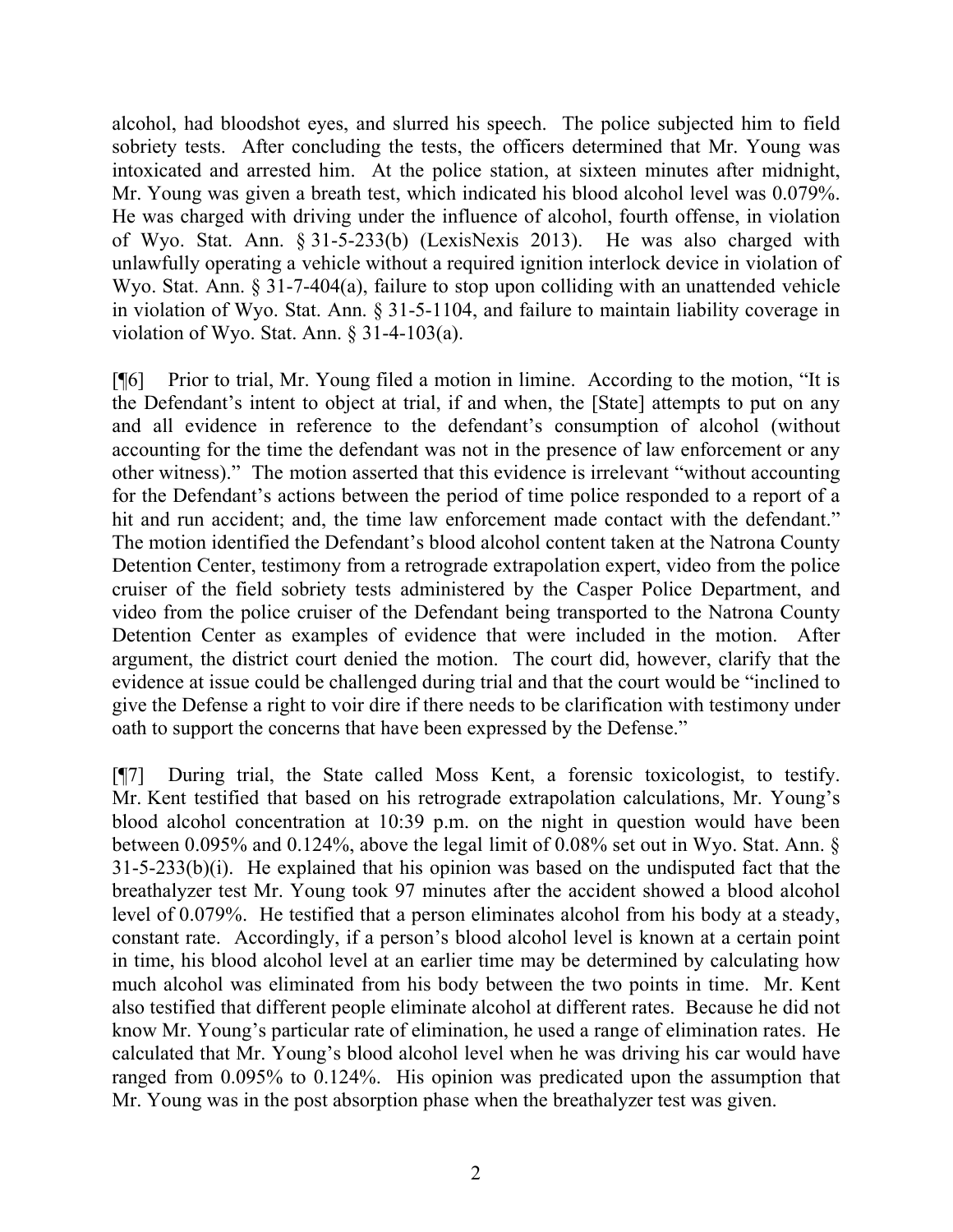[¶8] When the State sought to admit Mr. Kent's retrograde extrapolation calculations into evidence, the district court asked Mr. Young if he had any objection. Mr. Young did not object. After the State rested, Mr. Young moved for a judgment of acquittal. The district court granted the motion as to the charge of failure to maintain liability coverage, but denied the motion as to the three other charges.

[¶9] The jury was provided with two options for determining whether Mr. Young was guilty of driving under the influence: The jury could find Mr. Young guilty if it determined that he was 1) driving with a blood alcohol concentration of 0.08% or more and/or 2) driving "under the influence of alcohol to a degree which rendered him incapable of safely driving a vehicle." The jury was instructed that it could find Mr. Young guilty on "one theory, or the other, or both." The jury found Mr. Young guilty of driving "under the influence of alcohol to a degree which rendered him incapable of safely driving a vehicle." The jury did not find that Mr. Young was guilty of driving with a blood alcohol concentration of 0.08% or more. Mr. Young was also found guilty of driving without an interlock device and of failure to stop after colliding with an unattended vehicle. The district court sentenced Mr. Young to four to six years for driving under the influence.<sup>2</sup> This appeal followed.

# *STANDARD OF REVIEW*

[¶10] Mr. Young asserts that the district court's decision to admit the retrograde extrapolation evidence should be reviewed for an abuse of discretion. The State contends that the decision must be reviewed for plain error. We agree with the State.

[¶11] We have previously ruled that a party must "object during trial to preserve the issue raised in its motion in limine, unless it can be said that the district court's ruling on that motion was definitive." *Hicks v. Zondag*, 2014 WY 16, ¶ 14, 317 P.3d 606, 610 (Wyo. 2014). In Mr. Young's case, when the district court denied the motion, it expressly indicated that Mr. Young could raise the objection again at trial:

> [H]ere's how I see this, is the challenge really may be as to the qualifications and surely as to the proper foundation for any opinion testimony such as that that's been identified here. And it seems to me that those may be matters that can be challenged at the time any proposed opinion is to be rendered,

 $\overline{a}$ 

<sup>&</sup>lt;sup>2</sup> Mr. Young was also sentenced to serve seventy-five days in the county jail for each of the other two counts. However, he was also given seventy-five days of credit on both sentences for time already served. He has not appealed those convictions.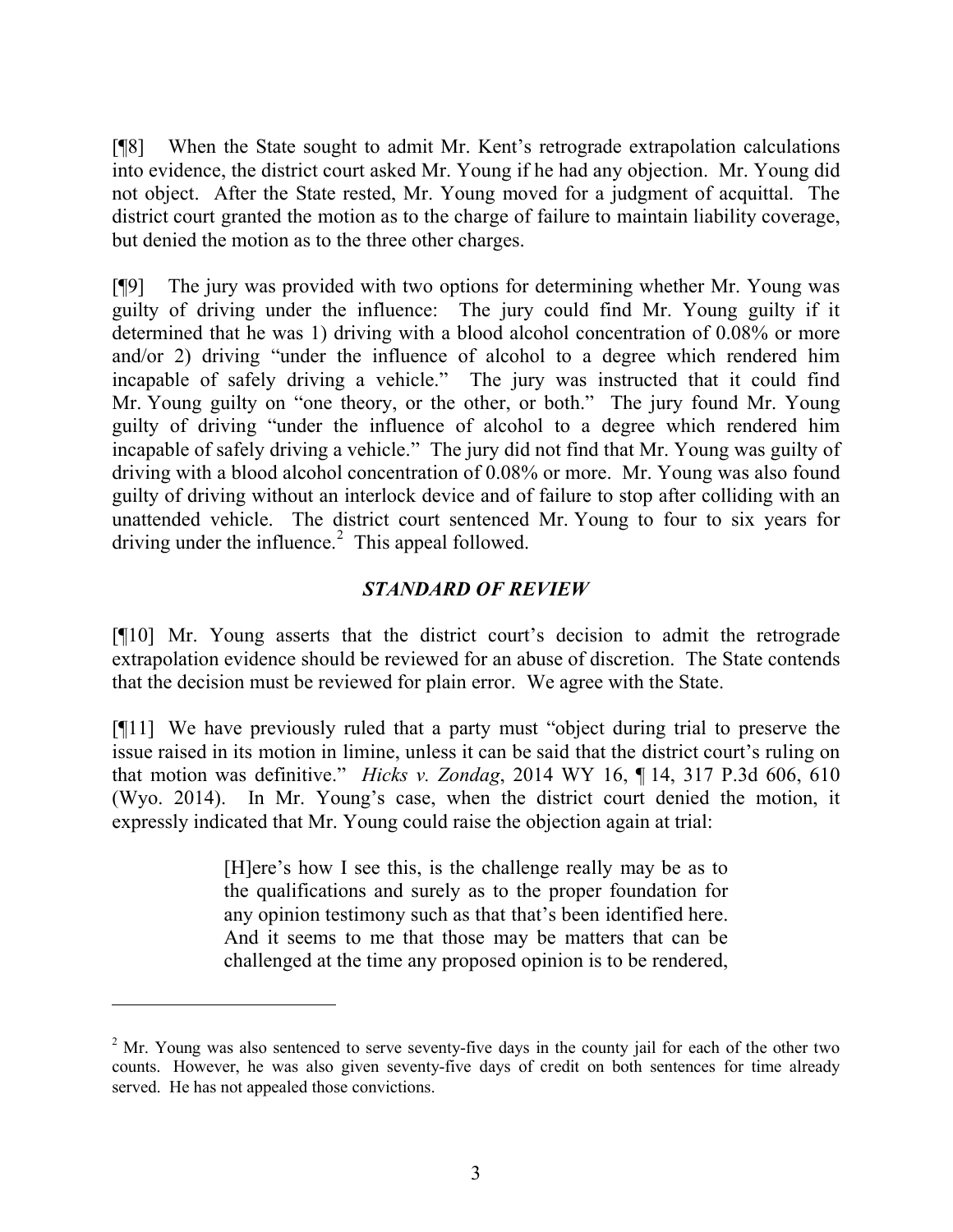whether there's sufficient foundation, whether the opinion can be rendered to a degree of scientific certainty, whether the opinion is one that meets the standards of the testing industry as to the extrapolation that might be proposed.

So seems to me that it would be a challenge that could potentially be made with respect to the individual concerns that might attend to any opinion from [the expert], and we'll follow the usual procedures and require qualifications, require proper foundation. And I'd be inclined to give the Defense a right to voir dire if there needs to be clarification with testimony under oath to support the concerns that have been expressed by the Defense.

[¶12] Seeking clarification, the prosecutor asked if he could "just go with my questioning [of the expert witness] and wait until an objection arises?" The district court responded, "Correct." Defense counsel then inquired, "[W]hen you say I would have the opportunity to voir dire the witness, would that be outside the presence of the jury?" The district court answered, "I don't believe so. I think we could handle it here in open court."

[¶13] The district court made it plain that its ruling on the pretrial motion was not a final answer as to the admissibility of the retrograde extrapolation evidence at trial. Questions from both the prosecutor and the defense counsel indicated that they understood that the district court was not making a definitive decision on whether to admit or exclude the evidence, but would make a final ruling when the testimony was offered at trial if an objection was made. Mr. Young was required to object at trial in order to preserve the issue. He did not. Accordingly, we will apply the plain error standard of review. "Plain error exists when: 1) the record is clear about the incident alleged as error; 2) there was a transgression of a clear and unequivocal rule of law; and 3) the party claiming the error was denied a substantial right which materially prejudiced him." *Guy v. State*, 2008 WY 56, ¶ 9, 184 P.3d 687, 692 (Wyo. 2008) (quoting *Talley v. State*, 2007 WY 37, ¶ 9, 153 P.3d 256, 260 (Wyo. 2007)).

# *DISCUSSION*

[¶14] "Under the plain error standard of review, we reverse a district court's decision only if it is so plainly erroneous that the judge should have noticed and corrected the mistake even though the parties failed to raise the issue." *Town v. State*, 2015 WY 78, ¶ 9, 351 P.3d 257, 260 (Wyo. 2015) (quoting *Masias v. State*, 2010 WY 81, ¶ 20, 233 P.3d 944, 950 (Wyo. 2010)). Stated another way, plain error is "a 'clear' or 'obvious' error that should have been readily apparent to the district judge, such that failure to object would not deprive the court of a reasonable opportunity to correct it." *United*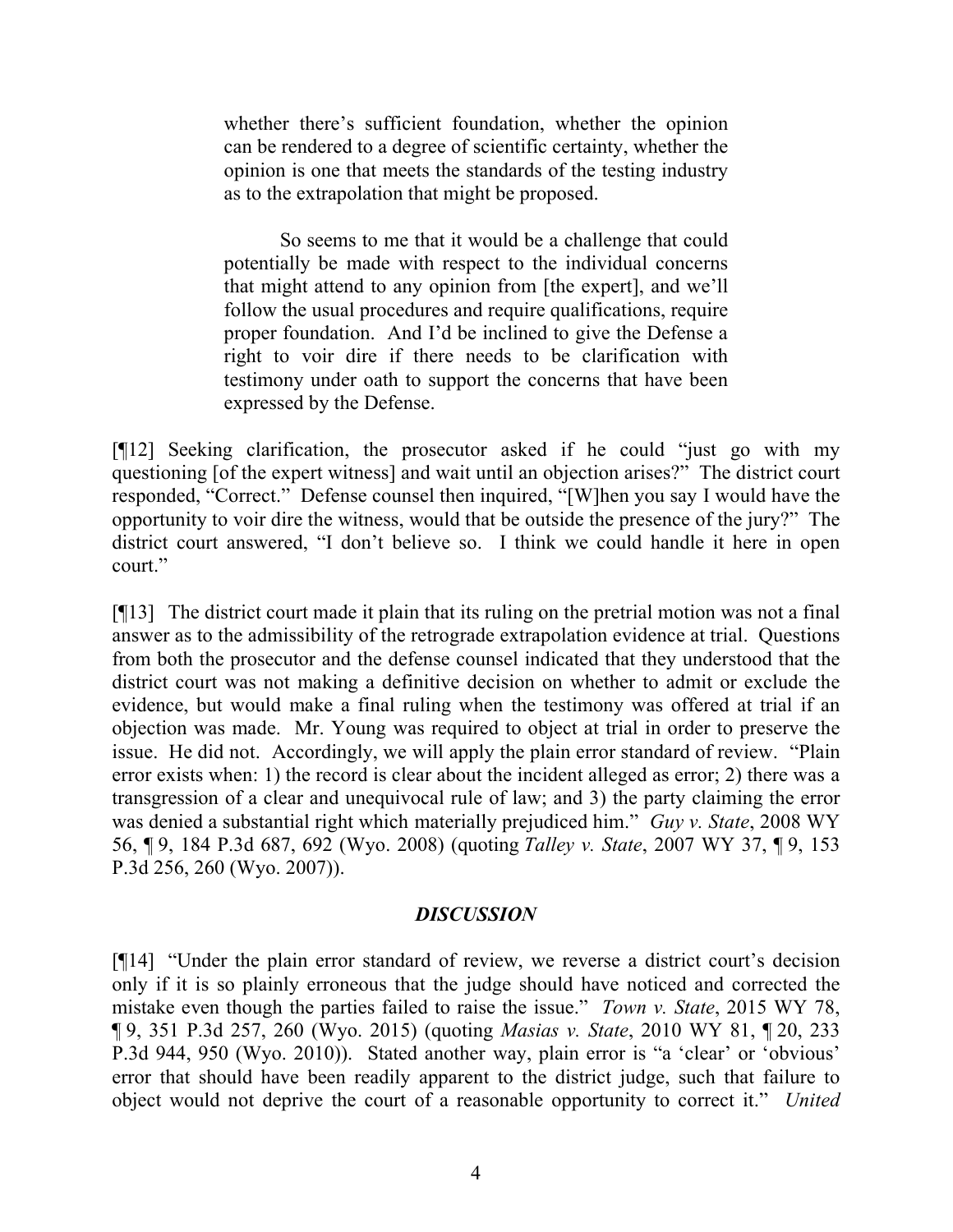*States v. Turrietta, 696 F.3d 972, 981 (10<sup>th</sup> Cir. 2012).* 

[¶15] Mr. Young's claim of error focuses upon the testimony of Moss Kent and his retrograde extrapolation calculations. Mr. Young notes there is no evidence in the record accounting for his actions during the approximately fifteen minutes between his contact with Ms. Brown and the arrival of the police at his residence. He claims "it is probable he consumed additional alcohol" during this period. Notably, however, he does not point to any evidence in the record supporting his assertion. In any event, Mr. Young claims that the district court should not have admitted Mr. Kent's testimony because, without knowledge of whether Mr. Young had consumed alcohol during that interval, Mr. Kent could not perform an accurate retrograde extrapolation or form a reliable opinion as to Mr. Young's level of intoxication when he was driving his car. Ultimately, Mr. Young's challenge relates to the foundation supporting Mr. Kent's testimony. *Taylor v. State*, 642 P.2d 1294, 1295 (Wyo. 1982) ("Foundation testimony is that testimony which identifies the evidence and connects it with the issue in question.") (citing 3 Jones, *Evidence* § 15.2, at 4 (1972)); *Thunder Hawk v. Union Pac. R.R.*, 891 P.2d 773, 780 (Wyo. 1995) ("In order to establish a proper foundation pursuant to W.R.E. 703, the proponent of the evidence must show that the evidence is information of a type customarily relied upon by experts in the field and that the evidence is sufficiently trustworthy to make the expert's reliance upon it reasonable.").

[¶16] As noted above, Mr. Young did not object to the admission of Mr. Kent's testimony at trial. Accordingly, review for plain error is the only review available to Mr. Young. Before embarking upon that analysis, however, we note that several jurisdictions have refused to conduct a plain error review where the defendant failed to object on the basis of inadequate foundation. These cases reason that the defendant's failure to object deprives the State of an opportunity to correct any deficiency in the proof and, as a result, provides an opportunity for the defendant to seek reversal of his conviction in the event of an unfavorable outcome at trial. For example, in *State v. Honsinger*, 386 S.W.3d 827 (Mo. Ct. App. 2012), the defendant claimed the trial court committed plain error in admitting the testimony of a police officer relating to results of a horizontal gaze nystagmus test because the State failed to show the officer was sufficiently trained and had administered the test appropriately. *Id.* at 829. The court, citing a line of precedent, concluded that the claim could not be considered for the first time on appeal:

> A claim after a trial that there was no adequate foundation for an expert's opinion is not a subject for plain error review. *State v. Hudson*, 970 S.W.2d 855, 860 (Mo. App. S.D. 1998). Claims of inadequate foundation will not be considered for the first time on appeal. *Id*. "'It is particularly important that where an inadequate foundation has been laid for admission of evidence that the objection made be specific as such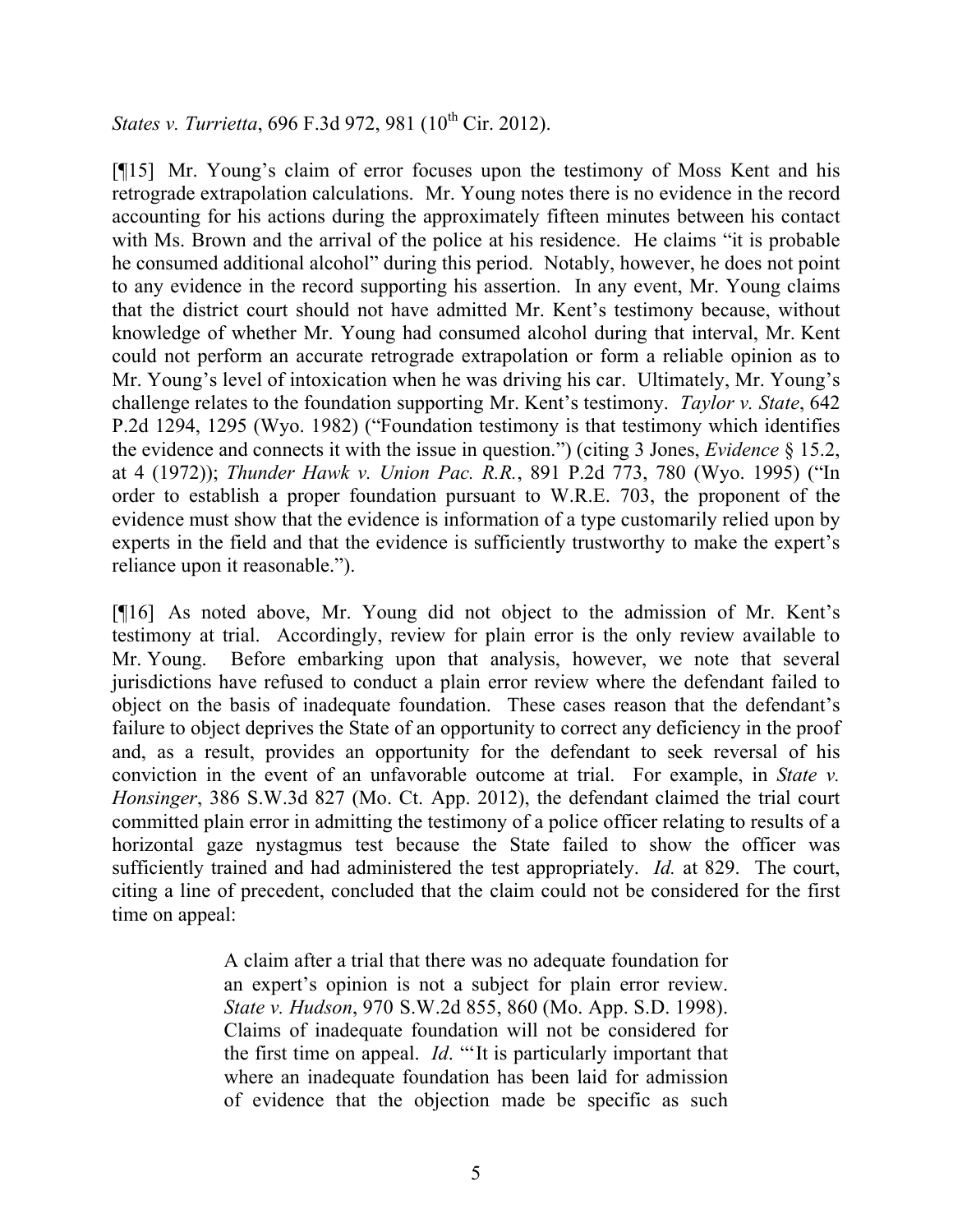foundation deficiencies can frequently be remedied. We will not review the contention of inadequate foundation raised for the first time on appeal.'" *Id*. (quoting *State v. Jones*, 569 S.W.2d 15, 16 (Mo. App. St.L.D. 1978)).

> If a question exists as to whether the proffered opinion testimony of an expert is supported by a sufficient factual or scientific foundation, the question is one of admissibility. It must be raised by a timely objection or motion to strike.

> Once opinion testimony has been admitted, as any other evidence, it may be relied upon for purposes of determining the submissibility of the case. The natural probative effect of the testimony is a consideration for the fact finder.

*Washington by Washington v. Barnes Hosp.*, 897 S.W.2d 611, 616 (Mo. banc 1995) (internal citations omitted). The reasoning behind this is that if an objection had been made at trial that there was an improper foundation the witness could have been questioned further in order to establish the proper foundation. *State v. Rose*, 86 S.W.3d 90, 111 (Mo. App. W.D. 2002) (Spinden, P.J., concurring) (where by withholding a specific objection the defendant avoided the prosecutor's ability to cure the problem with a proper question). Otherwise, the defendant could wait until an unfavorable outcome and then seek reversal on appeal. *Id*. The circuit court did not err in admitting evidence offered without objection. "Plain error is not facially established, and this Court declines to exercise its discretion and grant plain error review in this matter." *State v. Jackson*, 186 S.W.3d 873, 883 (Mo. App. W.D. 2006).

*Honsinger*, 386 S.W.3d at 829.

[¶17] Similarly, in *People v. Sparks*, 780 N.E.2d 781 (Ill. App. Ct. 2002), the defendant claimed for the first time on appeal that the State failed to introduce evidence showing that certain devices used to measure distance were accurate, and that the police officers were adequately trained in using such devices. The court refused to consider the argument on appeal:

Defendant has waived this issue for our review because he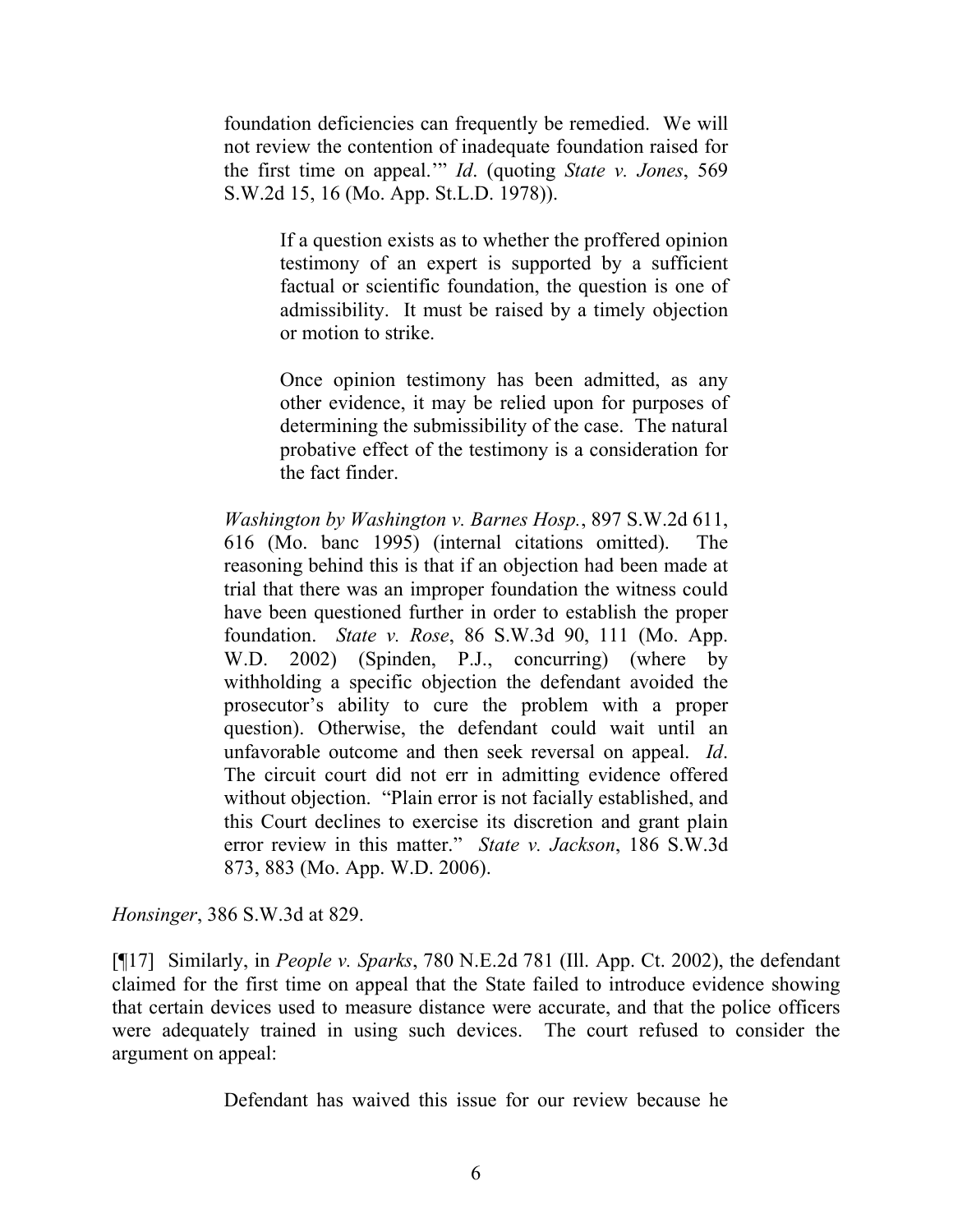failed to object to the foundation of this evidence below. This court has previously held that a defendant's objection to the foundation for the admission of evidence is waived on appeal when no objection on foundational grounds was made to the evidence in the trial court. *People v. Bostelman*, 325 Ill. App. 3d 22, 30, 756 N.E.2d 953 (2001). A timely objection in the trial court as to the foundation of technical evidence is necessary to give the State the opportunity to correct any deficiency in the proof. *People v. Bynum*, 257 Ill. App. 3d 502, 514-15, 196 Ill. Dec. 179, 629 N.E.2d 724 (1994) (holding that defendant waived any Rule 703 objection to an expert's use of a gas chromatography mass spectrometer to determine the presence of PCP in a substance by failing to object at trial). Moreover, the State's failure to lay the proper technical foundation under Rule 703 is not reviewable under the plain error doctrine. *Bynum*, 257 Ill. App. 3d at 515.

*Sparks*, 780 N.E.2d at 784; *see also State v. Moussa*, 53 A.3d 630, 641 (N.H. 2012) (emphasizing that a timely objection in the trial court as to the foundation of technical evidence is necessary to give the State the opportunity to correct any deficiency in the proof).

[¶18] We find the reasoning of these cases to be compelling. If a party raises a timely objection, the other party has the opportunity to lay an adequate foundation. Mr. Young's failure to object deprived the State of an opportunity to cure any deficiency in the foundation for the opinion testimony.<sup>3</sup> Accordingly, we question whether the appellant's claim is properly considered for the first time on appeal. We are reluctant to decide the case on this basis, however, because the issue was not raised or briefed by the parties. We will instead turn to the question presented, which is whether Mr. Young has established plain error.

[¶19] Plain error is found only when the appellant can show a violation of a clear and unequivocal rule of law. *Guy*, ¶ 9, 184 P.3d at 692. Significantly, the question of the admissibility of retrograde extrapolation evidence is one of first impression for this Court.

<sup>&</sup>lt;sup>3</sup> To be clear, we are not saying that there was an inadequate foundation for the opinion testimony in this case. Mr. Kent's credentials to provide opinion testimony were not challenged. He testified that the calculations he performed are utilized by other professionals in his field and that retrograde extrapolation is a "widely accepted practice" based upon "repeatable and verifiable science." There is no evidence in the record that Mr. Young consumed any alcohol during the fifteen-minute interval at issue.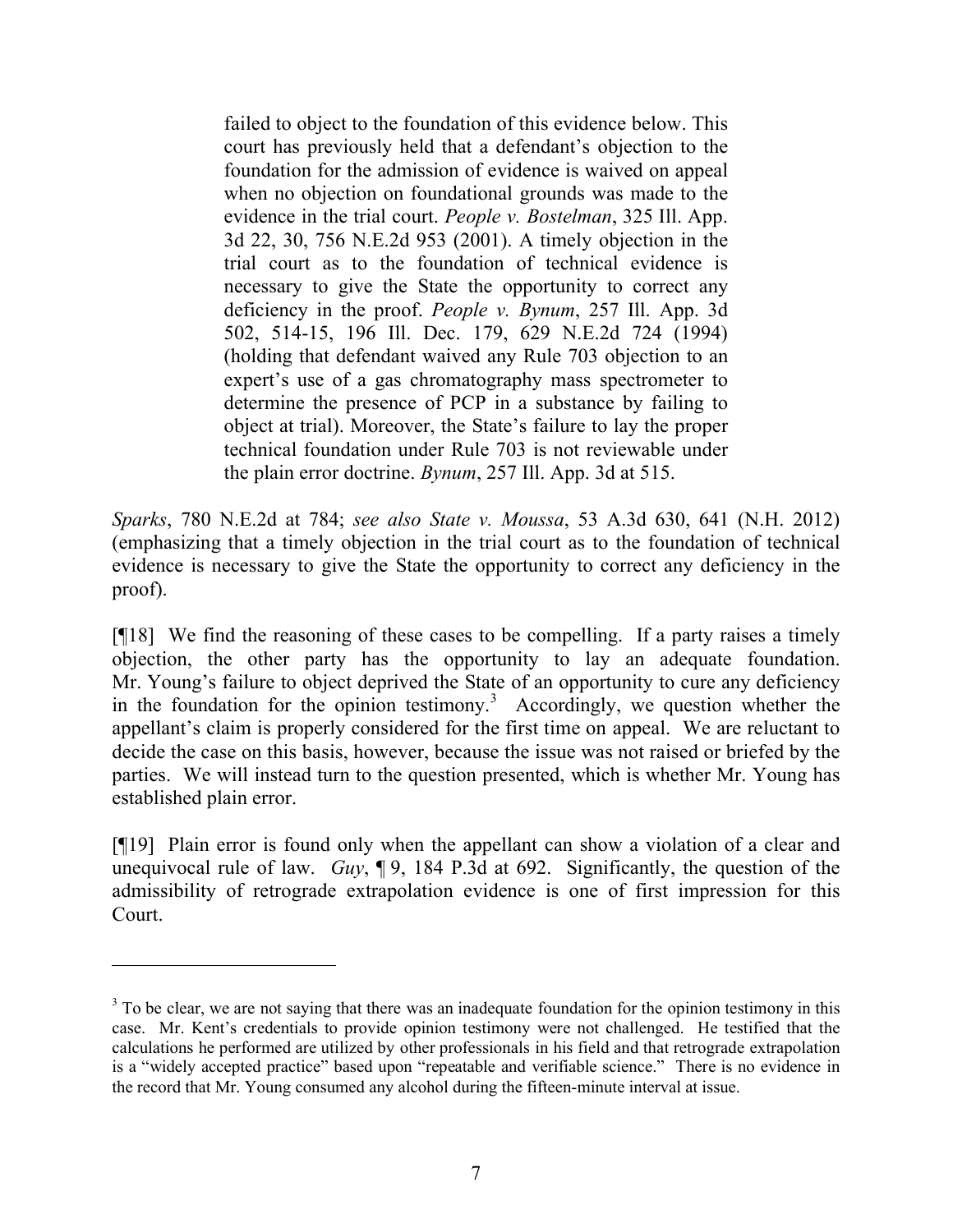Since a district court cannot be faulted for failing to act on its own motion where the law is unsettled, a matter of first impression will generally preclude a finding of plain error. *See United States v. Fishman, 645 F.3d 1175, 1193 (10<sup>th</sup> Cir.* 2011), *cert denied*, 132 S.Ct. 1046, 181 L.Ed.2d 740 (2012); *United States v. Ruiz-Gea*, 340 F.3d 1181, 1187 (10th Cir. 2003). The one exception is an error which infringes upon a "well-established constitutional [or legal] principle." *See United States v. Laureys*, 653 F.3d 27, 33, 397 U.S. App. D.C. 339 (D.C. Cir. 2011), *cert denied*, 132 S.Ct. 1053, 181 L.Ed.2d 773 (2012).

*Turrietta*, 696 F.3d at 981. *See also State v. Ortiz*, 34 A.3d 599, 604 (N.H. 2011) ("The trial court's error in this matter could not have been 'clear' or 'unequivocally obvious' because this case presents an issue of first impression."). Because there is no rule of law in Wyoming regarding the admissibility of such evidence, we cannot conclude that the district court violated a clear and unequivocal rule of law.

[¶20] Our review of cases from other jurisdictions also reveals no uniform or established rule of law applicable to this question. Mr. Young relies on *People v. Floyd*, 11 N.E.3d 335 (Ill. App. 2014), in which a division of the Illinois Court of Appeals held that the trial court's admission of retrograde extrapolation evidence constituted an abuse of discretion. In that case, the expert based his opinion on retrograde extrapolation, but acknowledged that he did not know when the defendant had stopped drinking. For that and other reasons, the appeals court found the evidence "inherently unreliable." *Id.*, ¶ 27, 11 N.E.3d at 342. It ruled that "the prejudicial effect of the retrograde extrapolation calculation substantially outweighed its probative value," and the district court should have excluded it. *Id.*, ¶ 20, 11 N.E.3d at 340. Notably, however, the court was careful to point out that the admissibility of extrapolation evidence depends on the facts of each case:

> We emphasize that our holding is limited to the specific circumstances of this case, and we recognize that retrograde extrapolation "has its place in proving that a defendant was driving under the influence." [*State v. Eighth Judicial District Court of Nevada*, 267 P.3d 777,] 783-84 [(Nev. 2011)] . . . Whether the State produces a reliable extrapolation will depend on the specific circumstances of each case.

*Floyd*, ¶ 25, 11 N.E.3d at 342.

[¶21] The State cited cases from other jurisdictions holding that retrograde extrapolation evidence is admissible. Other cases establish that retrograde extrapolation evidence may